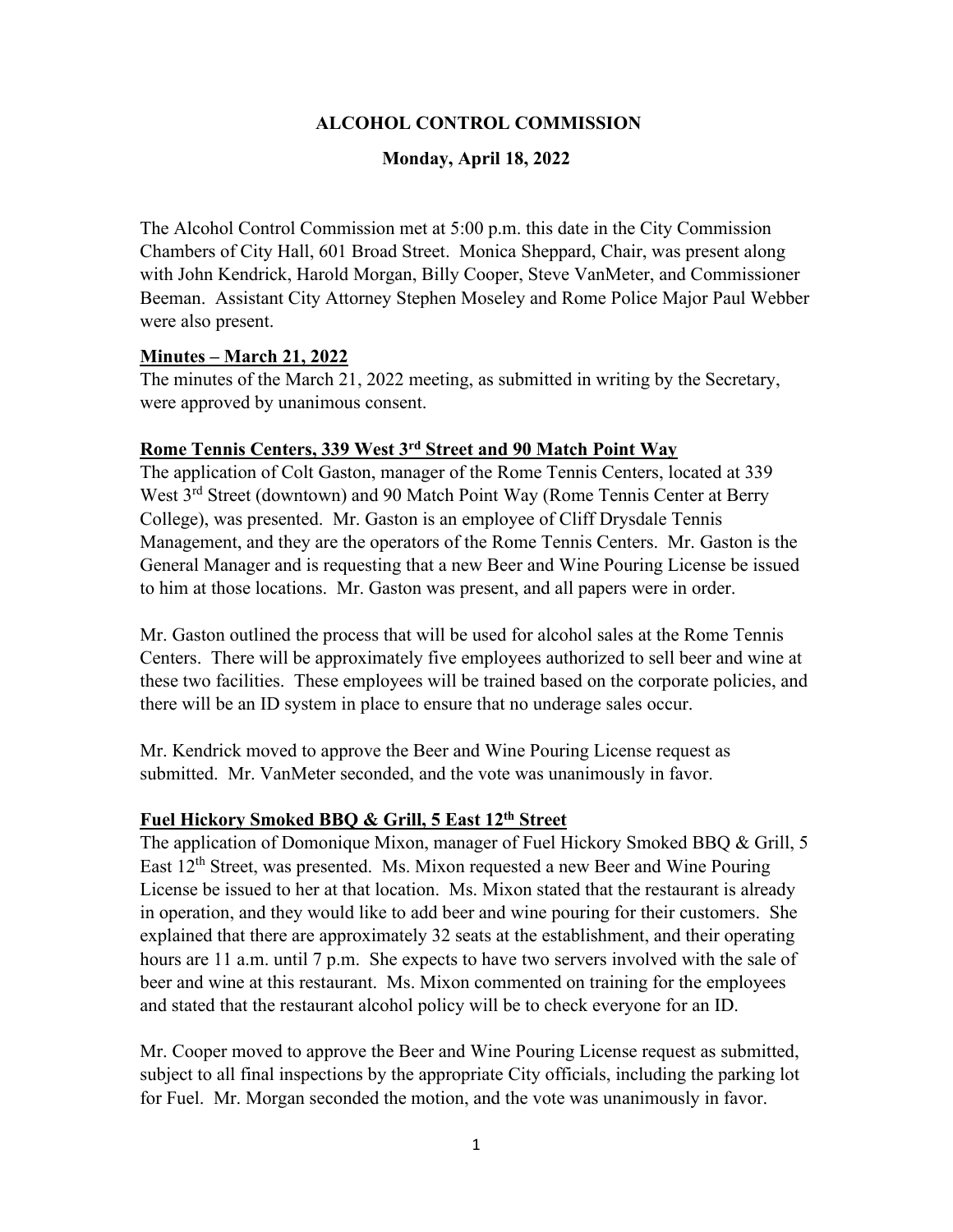# **Cloud 9 Retail, LLC, 2105 Maple Avenue**

The application of Jessica Collie, manager of Cloud 9 Retail, LLC, 2105 Maple Avenue, was presented. Ms. Collie requested that a new Beer Package License be issued to her at that location. Secretary Smith stated that this is a new location; however, it does meet the distance requirements, and Ms. Collie has passed Rome's background investigation.

Ms. Collie explained that she has fourteen years of experience in convenient store operations and management. This new location will be open 24 hours a day, seven days a week, and is expected to have five employees. Ms. Collie indicated that gaming machines will also be present; likely the state maximum of eight machines. Furthermore, Ms. Collie indicated that they will have a cash register system that requires the scanning of a driver's license for the purchase of alcohol. She also commented on the online training program that will be used. Mr. VanMeter commented on some additional online training programs that are well designed and could be beneficial for her employees.

Mr. Kendrick moved to approve the Beer Package License as requested. Mr. VanMeter seconded, and the vote was unanimously in favor.

### **Alcohol Sales Permit Ordinance Amendment – Requirement for Security Guards**

Assistant Police Chief Debbie Burnett was present and stated that, currently, Rome's ordinance does not require an alcohol sales permit for individuals serving as security guards at alcohol establishments. There has been a recent incident of two individuals working as security guards, and these individuals were found to be not only convicted felons, but in possession of firearms as convicted felons.

Currently, anyone in the service of food or beverage at an alcohol pouring establishment and persons working at liquor package stores must have an alcohol sales permit. A background investigation is required to obtain this sales permit, and convicted felons are prohibited from receiving the permit under most circumstances. Deputy Chief Burnett feels that background investigations for those persons working as security guards who are not Post-Certified Police Officers would be beneficial.

Mr. VanMeter moved to recommend to the City Commission that this ordinance amendment be considered for adoption. Mr. Kendrick seconded, and the vote was unanimously in favor. This ordinance will be placed on the April  $25<sup>th</sup>$  Rome City Commission Agenda for First Reading.

# **Police Report**

Rome Police Major Paul Webber was present and indicated there was no activity to report regarding the Rome Police Department.